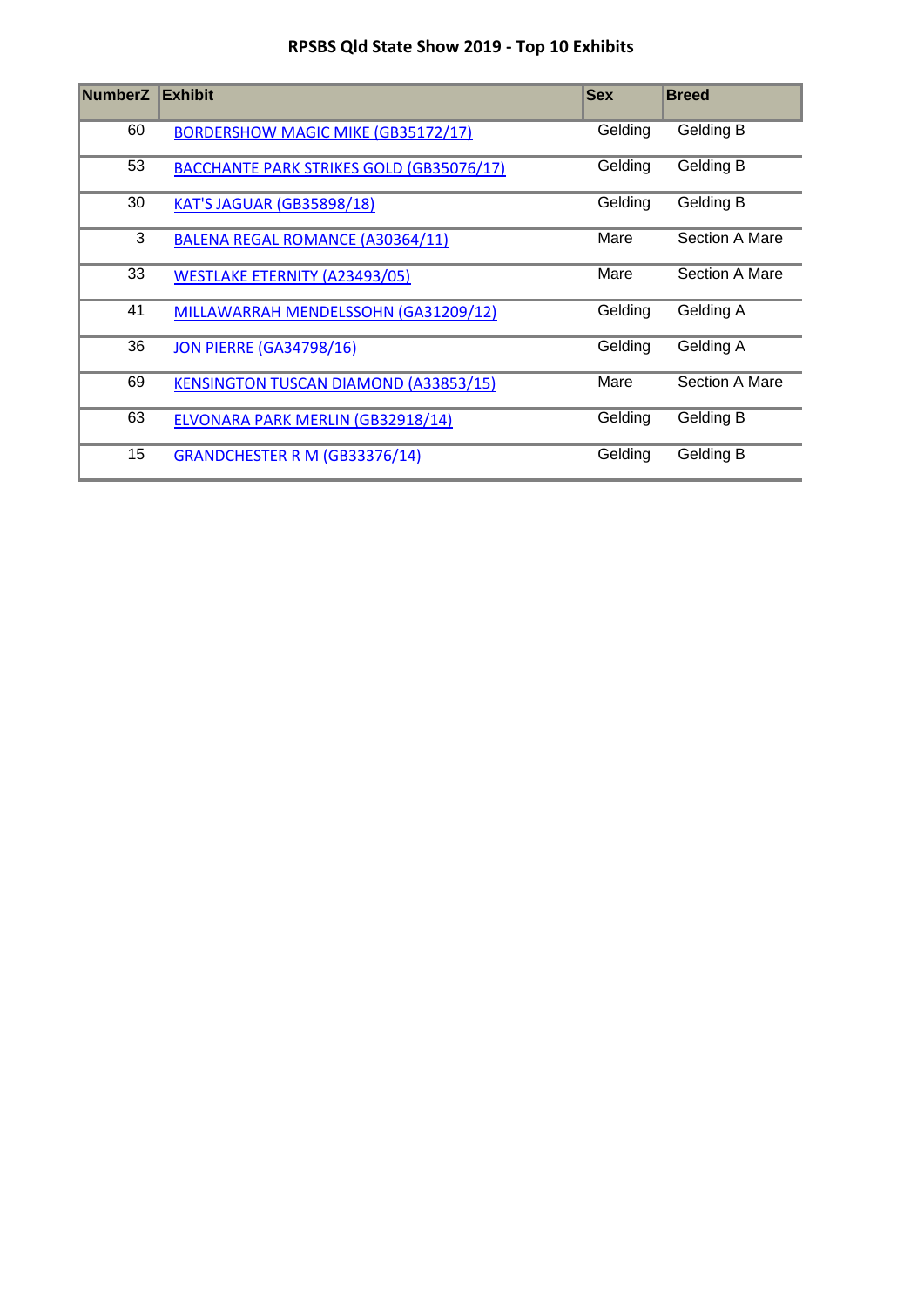## **RPSBS Qld State Show 2019 - Top 10 Exhibits**

| <b>Sire</b>                                     | Dam                                         |
|-------------------------------------------------|---------------------------------------------|
| <b>FALCONHURST BOY BLUE</b>                     | <b>BORDERSHOW MELODY</b>                    |
| <b>KATHMAR PARK STRIKES BACK</b>                | <b>WORANORA VANESSA</b>                     |
| <b>WILLOWCROFT PHOENIX</b>                      | <b>MAZARINE</b>                             |
| <b>FERNLEIGH FINE PRINT</b>                     | <b>WRITHGIL CONCERT</b>                     |
| <b>ROTHWELL TOY TOWN</b>                        | <b>KIRREWAY ELITIST</b>                     |
| <b>KING LODGE COUNTRY ROAD</b>                  | <b>COHEN PARK CLINIQUE</b>                  |
| DAINHILL ROYAL BOW                              | <b>EBONY DIAMOND</b>                        |
| <b>LANGTREE MAINSTREAM</b>                      | <b>SANLIRRA FLORENCE</b>                    |
| LAITHEHILL MOZART (IMP)                         | <b>ELVONARA PARK MAGIC</b>                  |
| <b>RISING SOVEREIGN OF</b><br><b>DECKWODTLI</b> | <b>WILLOWCROFT REGAL</b><br><b>DUADCODV</b> |